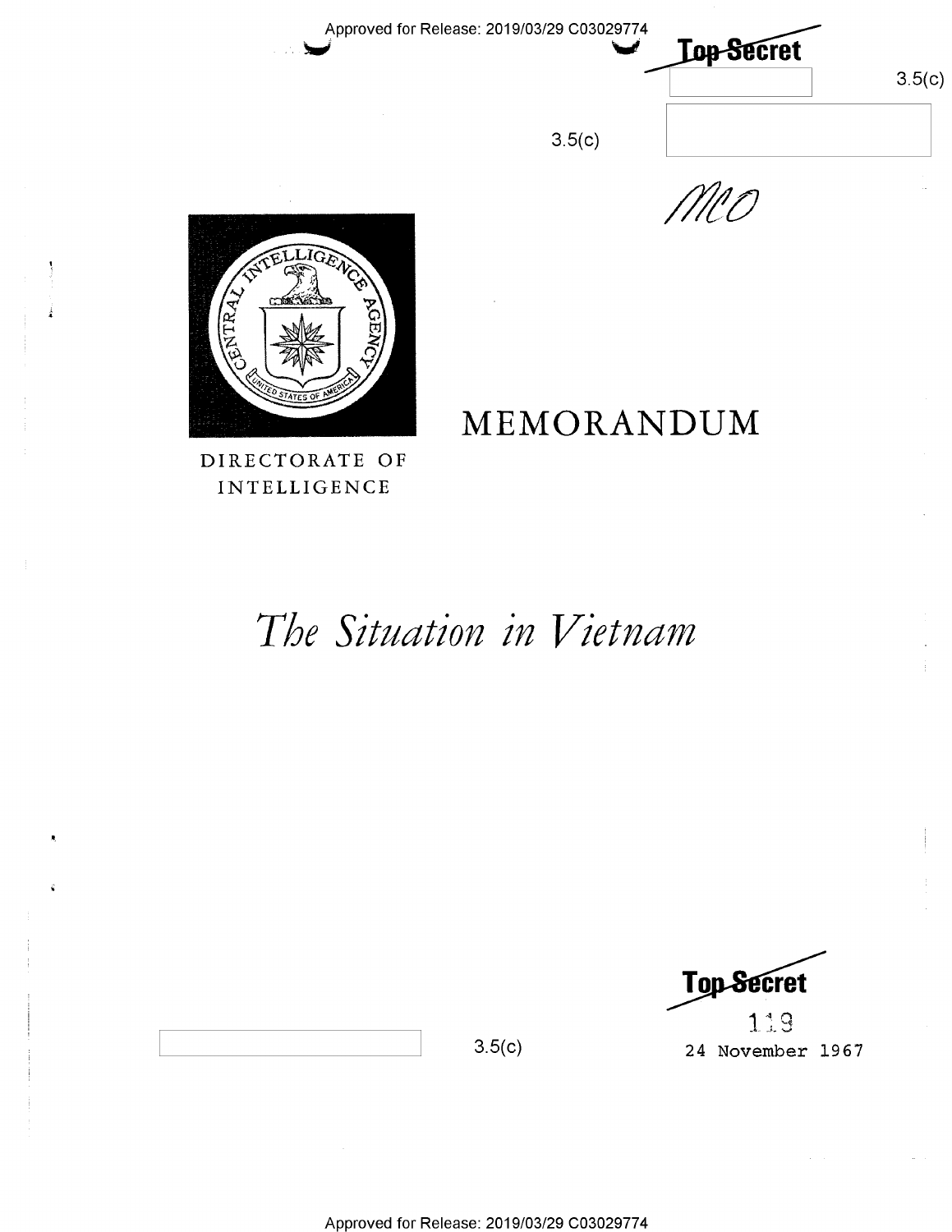### WARNING

This document contains classified information affecting the national security uf the United States within the meaning of the respibnage laws, US Code iitie I8. Sections 793. 794. and 798.

== 2\* **q** 

eee

**With** 

ending

E? W

1 izm. r

 $3.5(c)$ 

u 闦 È. iii.

v 4

麝 E.  $\overline{\mathbf{E}}$ 

# Lop-Secret

E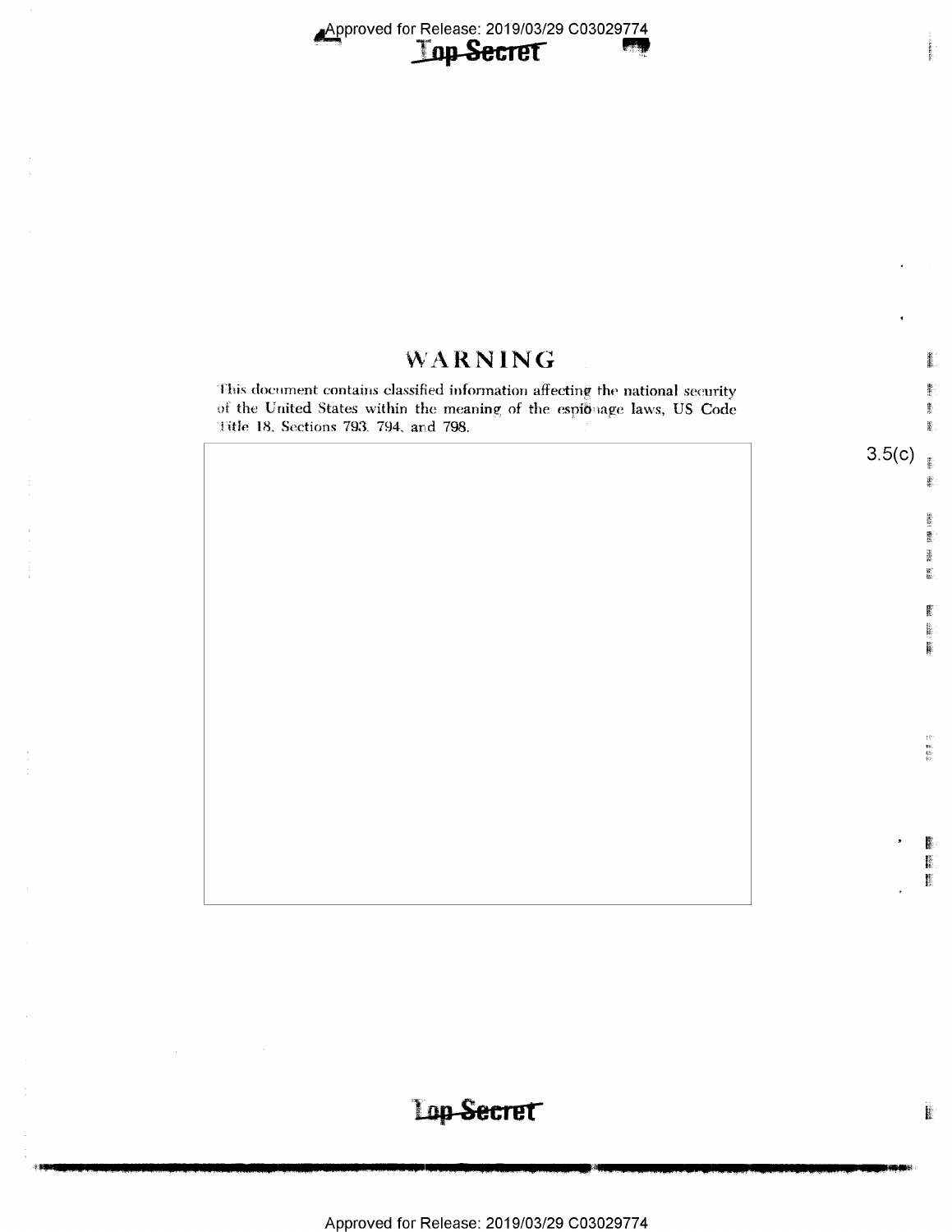Approved for Release: 2019/03/29 C03029774 3.5(C)

 $3.5(c)$ 

3.3(h)(2)

Information as of 1600 24 November 1967

#### HIGHLIGHTS \_Z.i\_.-\_.-\_i-Q-.

Fighting is continuing over widespread areas of the central highlands.

I. The Military Situationin South Vietnam: Ambushes and mortar attacks over a wide area continue in the central highlands, as the enemy tries to relieve pressure on the North Vietnamese lst Division west of Dak To (Paras. 1-8). US forces report killing 118 enemy soldiers in two clashes on 23-24 November, one in Binh Long Province and the other in central I Corps area (Paras. 9-11).

II. Political Developments in South Vietnam: The new Democratic Bloc in the lower house has issued a six-point proclamation concerned primarily with the need for preserving Vietnamese sovereignty (Paras. 1-2). The Quakers in their yacht Phoenix are headed for Hong Kong, possibly to reapply for South Vietnamese visas (Para. 3). The moderate Tam Chau Buddhist faction may be establishing <sup>a</sup> Buddhist political party and setting up a daily newspaper (Paras. 4-5).

| IV. Other Communist Military Developments:<br>There is nothing of significance to report. |  |  |           |
|-------------------------------------------------------------------------------------------|--|--|-----------|
|                                                                                           |  |  | 3.3(h)(2) |
|                                                                                           |  |  |           |
|                                                                                           |  |  |           |
|                                                                                           |  |  |           |
|                                                                                           |  |  |           |
| VI. Other Major Aspects: The Doumer Bridge appears                                        |  |  |           |
| to be open to truck traffic again (Paras. 1-3).                                           |  |  | 3.5(c)    |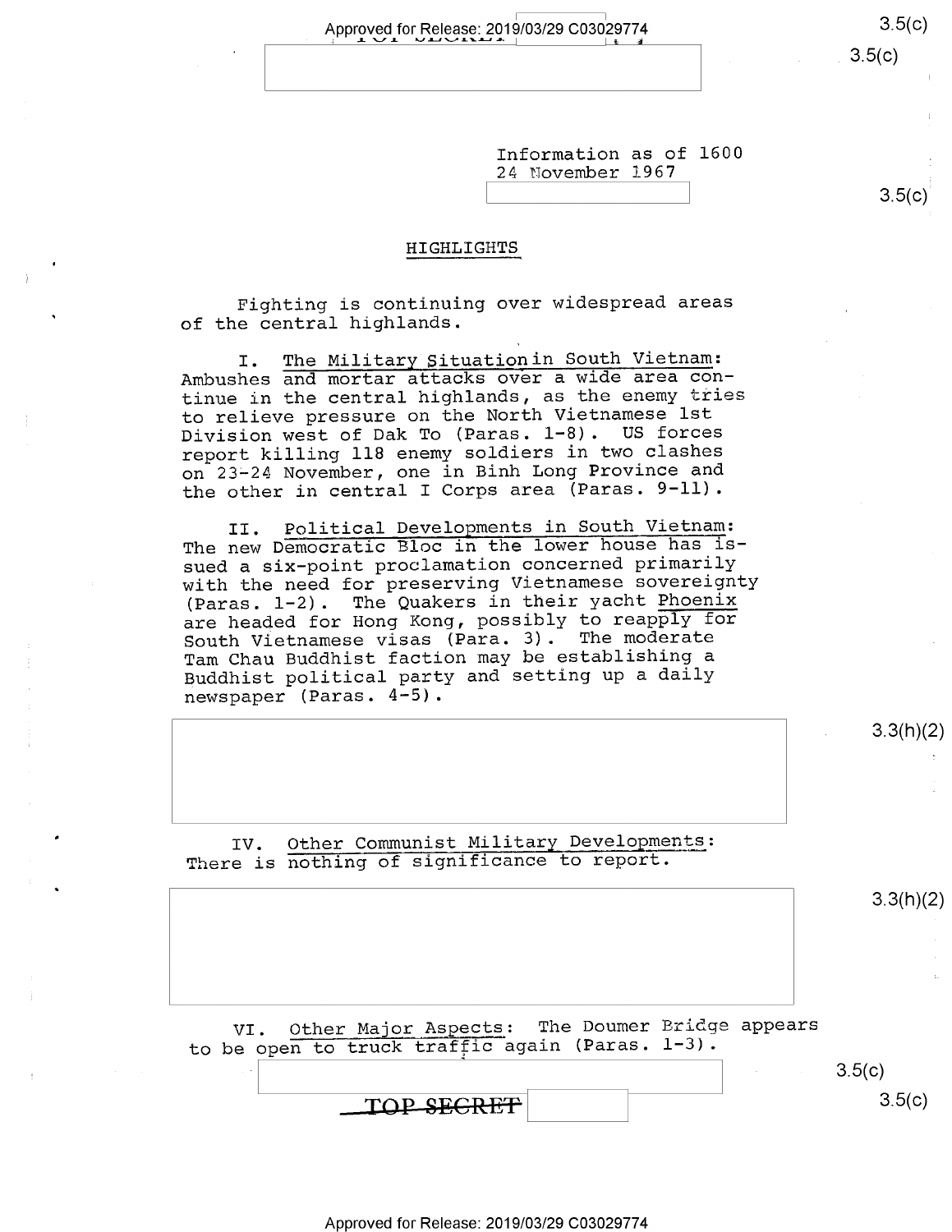Approved for Release: 2019/03/29 C03029774

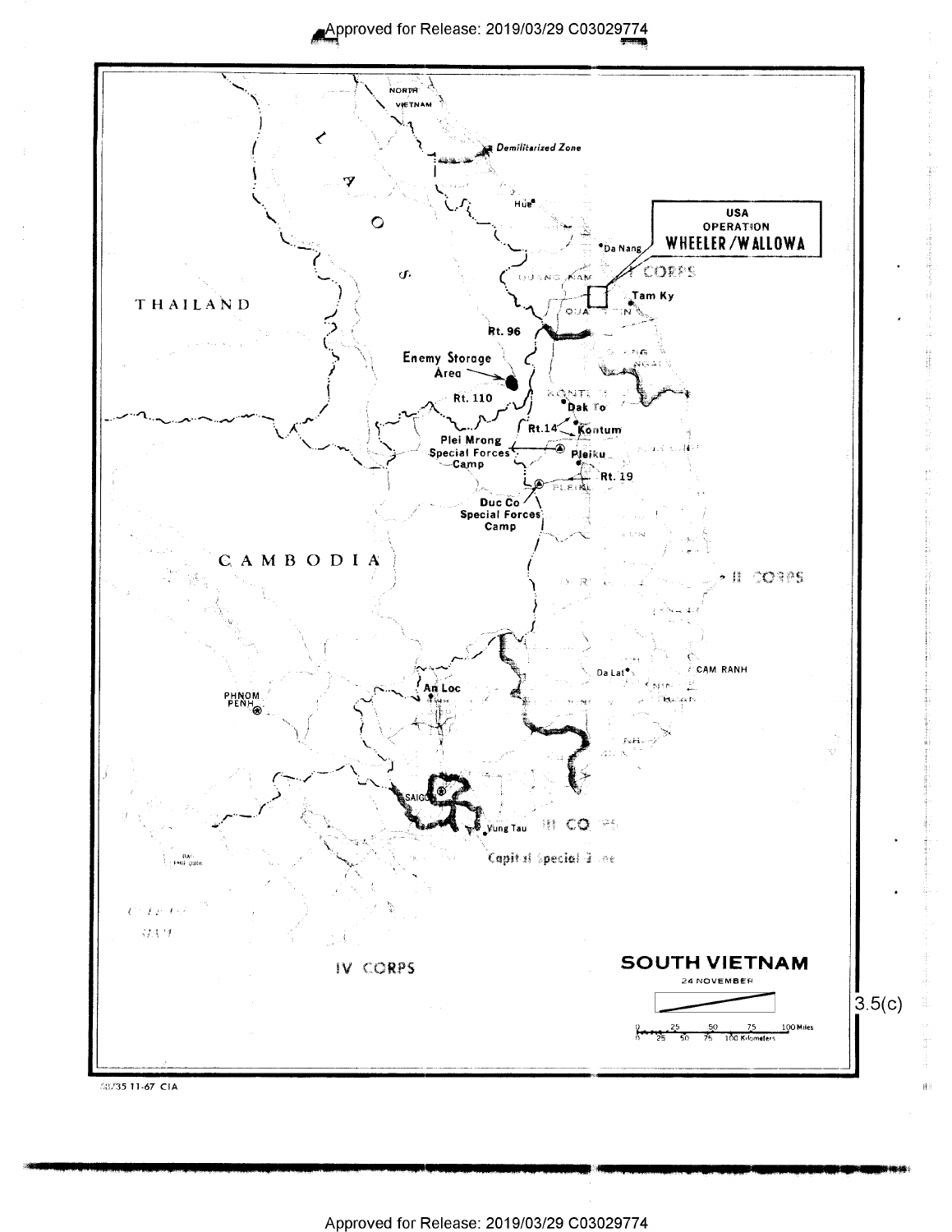Approved for Release: 2019/03/29 C03029774

#### I. THE MILITARY SITUATION IN SOUTH VIETNAM

l. Enemy ambushes and mortar attacks continue over a wide area in the central highlands, partly in an effort to relieve pressure on the North Vietnamese lst Division west of Dak To.

2. A US Army truck convoy, supported by helicopter gunships, fought through an ambush on Route l9 about two-and-one-half miles east of Pleiku on 24<br>November. Initial reports state that 32 enemy tre Initial reports state that 32 enemy troops were killed and seven captured. Four US soldiers were reported killed and ll wounded. The resupply convoy had started out at Qui Nhon on the coast of Binh Dinh Province.

3. On 22 November another enemy force, believed to be two squads of the 304th Viet Cong Local Force Battalion, ambushed a US Army convoy on Highway l4 between Kontum and Dak To. On ll November this Viet Cong unit conducted an ambush in this same general area. Allied losses in these actions were light, but such tactics have hindered the resupply of Dak To.

4. In northwest Pleiku Province, some five miles northeast of the US Special Forces Camp at Plei Mrong, a US Army battalion command post<br>was hit with 12 mortar rounds on 22 November.

24 November l967  $3.3(h)(2)$  $3.3(h)(2)$ 



 $3.5(c)$  $3.5(c)$ 

 $3.5(c)$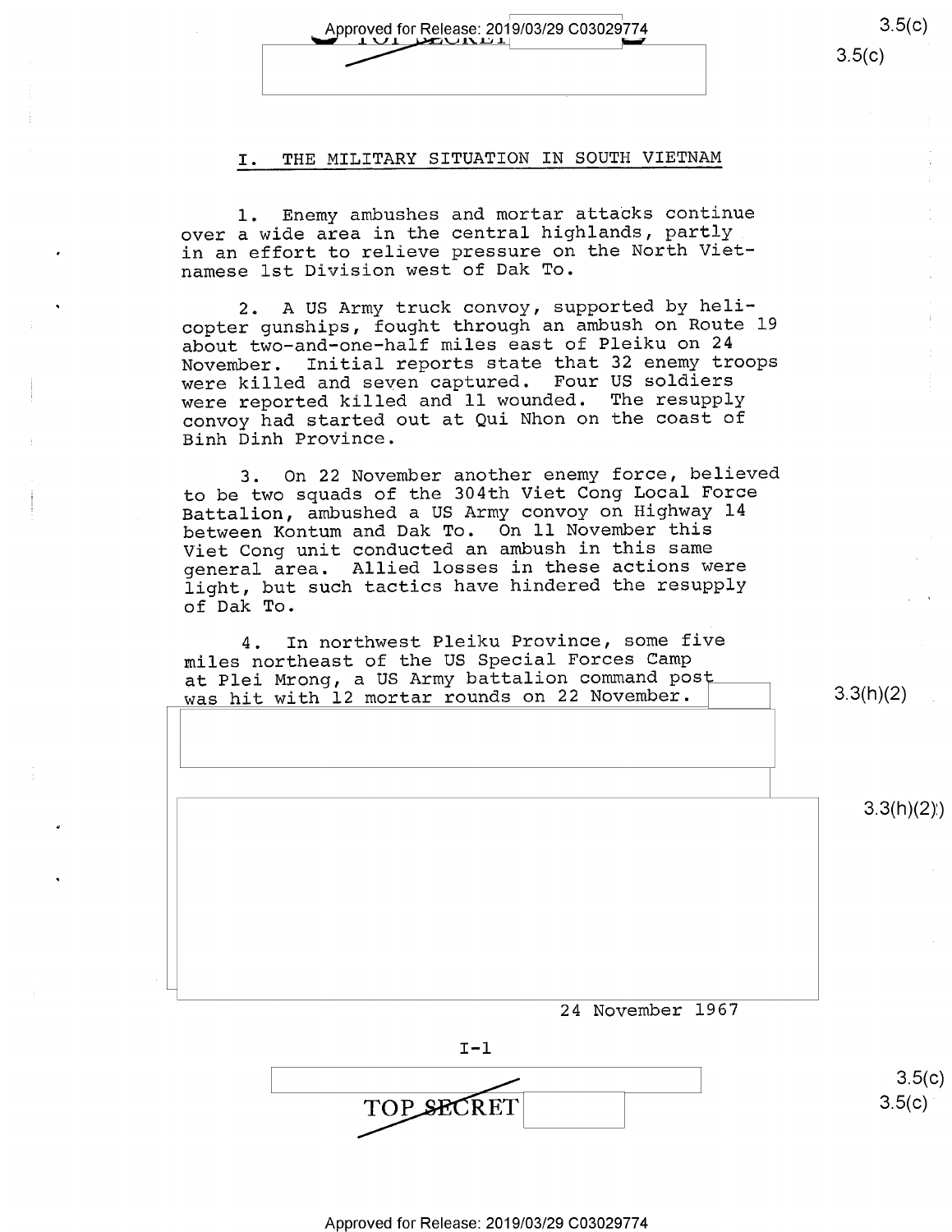Approved for Release: 2019/03/29 C03029774  $\frac{1}{2}$  is the momentum of  $\frac{1}{2}$ 

 $3.5(c)$  $3.5(c)$ 

3.3(h)(2)

8. In a related development, an allied guerrilla team probing a known Communist base area 35 miles west of Dak To in the southeastern corner of Laos reported finding a "major truck delivery point and storage facility" on 21 November. Route 96, a major north-<br>south artery in the Laotian corridor, and Route 110, which extends westward to Cambodia, both terminate at this point. The guerrillas claim to have destroyed tons of rice and salt and 1,000 rounds of recoilless rifle ammunition cached in the area. This base has undoubtedly been used by the North Vietnamese as a staging area for the recent Dak To campaign.

#### Operation WHEELER/WALLOWA

9. Sixty-one enemy soldiers were killed during an ll—hour engagement with US forces on 23 November in the Que Son Valley area of coastal Quang Tin<br>Province some 16 miles northwest of Tam Ky. The enemy Province some 16 miles northwest of Tam Ky. force was well entrenched in an extensive bunker complex and, when discovered, poured a heavy volume of automatic weapons and rifle fire on the advancing US infantrymen. US reinforcements, supported by close air support and artillery fire, forced the enemy to withdraw after dark, Seven US soldiers were killed and 36 wounded,

24 November 1967

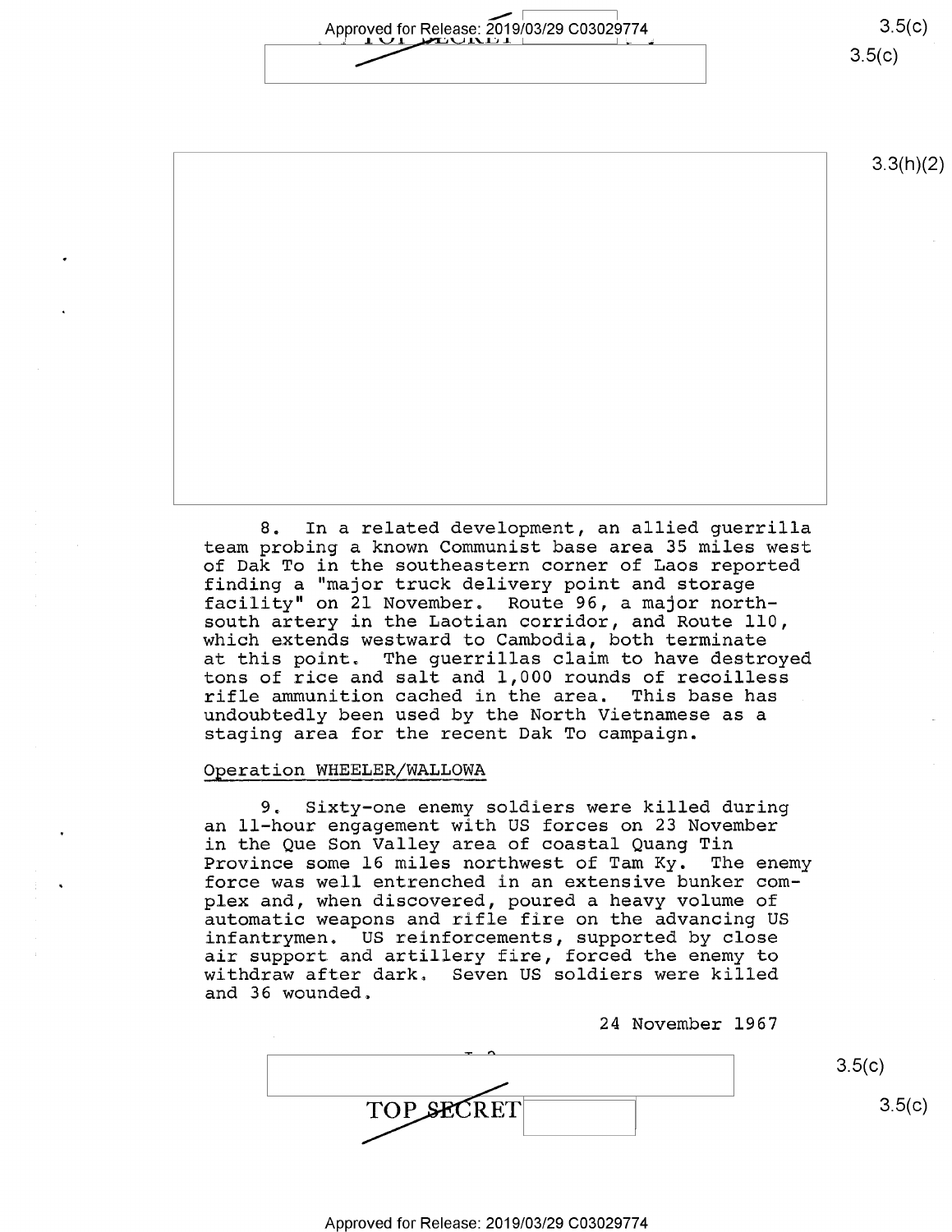Approved for Release: 2019/03/29 C03029774 3.5(c)<br>C-<sup>1</sup> UL OLUNLI <u>|</u><br>3.5(c)

10. The American forces were part of the ten-<br>battalion search-and-destroy Operation WHEELER/WALLOWA,<br>which has accounted for more than 2,235 enemy soldiers<br>killed since the first phase began on 10 September.<br>In contrast, Quang Nam Province border area.

#### Enemy Attack in III Corps

11. Early on 24 November, a field position of a<br>company of the US lst Infantry Division was attacked<br>by an estimated 300-man Communist force in central Binh Long Province, some nine miles south of An Loc.<br>The attack included more than 60 rounds of fire from<br>B-40 grenade launchers and mortars in addition to in-<br>tense small-arms fire. An early morning sweep of<br>the surroundi <sup>57</sup>enemy bodies and l9 weapons. American casualties totaled four killed and ll wounded.

24 November l967

 $I-3$ ' v ' TOP SECRET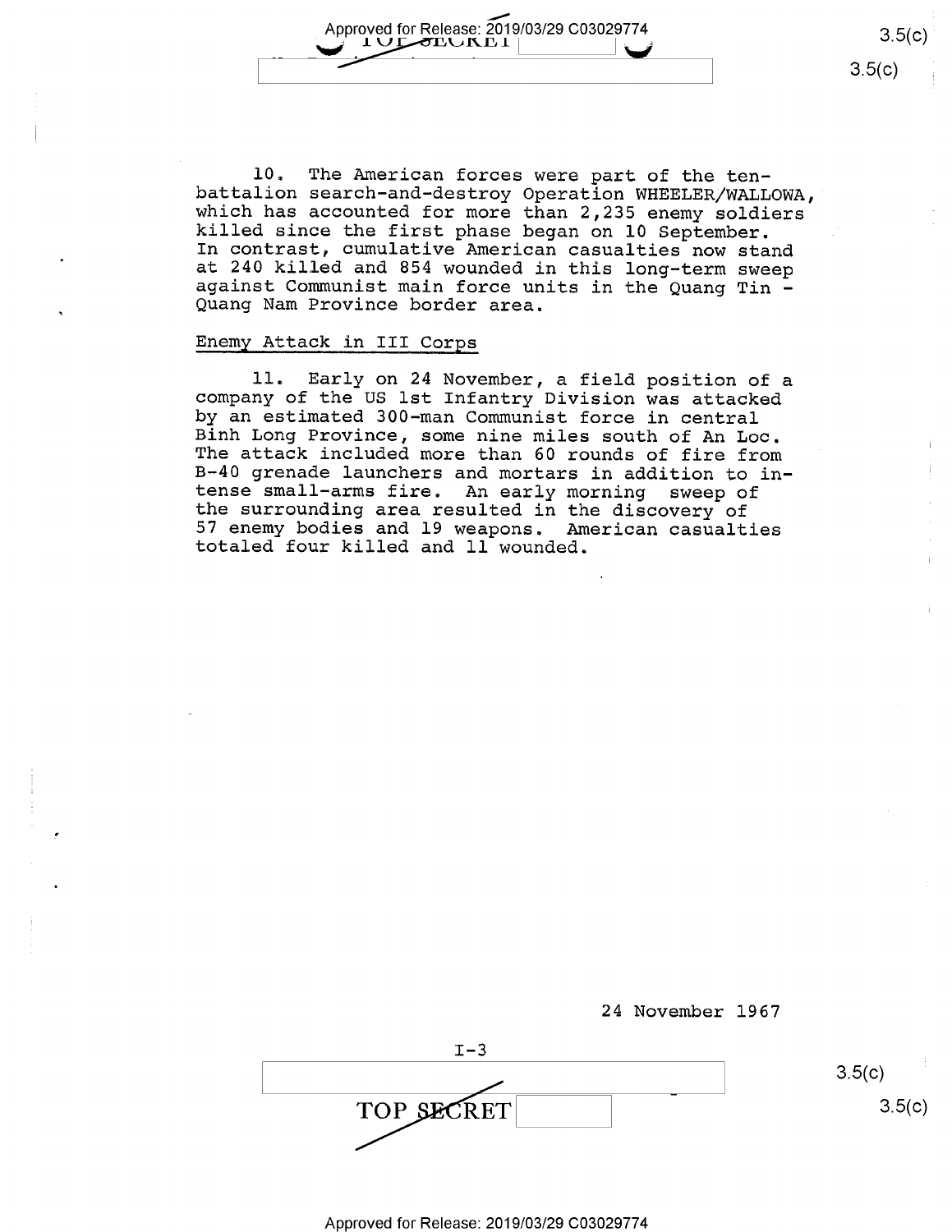Approved for Release: 2019/03/29 C03029774<br>
TOP-SECRET
3.5(c)<br>
3.5(c) TOP SECRET 3.5(c)

#### II. POLITICAL DEVELOPMENTS IN SOUTH VIETNAM

l. The new Democratic Bloc in the lower house now calls itself the Democratic Alliance. It has issued a six-point proclamation concerned largely with Vietnamese sovereignty. According to a Saigon Post article of 22 November, the proclamation calls for social revolution, true national reconciliation, reform of both the educational system and the diplomatic service, the protection of Vietnamese sovereignty, and economic sovereignty.

2. In detailing each point, the proclamation criticized what it called "the policy of unilateral determination of the course of the war and peace efforts." In addition, as a step toward achieving' economic sovereignty, the proclamation called for a review of the "entire problem of American aid." This new voice, added to the recent clamor for sovereignty and against "American 'interference," seems especially significant. The Democratic Bloc was generally considered progovernment, if not government sponsored.

#### Quakers to Hong Kong

3. The Quaker Yacht Phoenix appeared headed for Hong Kong on 23 November rather than south toward Vung Tau, as had been indicated earlier. The Quakers possibly intend to start anew the entire process of applying for visas in the hope that the misunderstanding which led Saigon to revoke their original visas has been cleared up.

#### Possible Moderate Buddhist Political Party

4. An article on 22 November in the Vietnamese-language newspaper Tu Do spoke of possible plans by the moderate Buddhist faction of Thich Tam Chau to form a political party. The paper labels it a "Buddhist democratic party." Although the paper apparently has nothing more than fragmentary reports and its own speculation, it cites as evidence "numerous meetings between venerables and pro—Buddhist

24 November 1967

II-l  $\overline{\phantom{a}}$   $\overline{\phantom{a}}$   $\overline{\phantom{a}}$   $\overline{\phantom{a}}$   $\overline{\phantom{a}}$   $\overline{\phantom{a}}$   $\overline{\phantom{a}}$   $\overline{\phantom{a}}$   $\overline{\phantom{a}}$   $\overline{\phantom{a}}$   $\overline{\phantom{a}}$   $\overline{\phantom{a}}$   $\overline{\phantom{a}}$   $\overline{\phantom{a}}$   $\overline{\phantom{a}}$   $\overline{\phantom{a}}$   $\overline{\phantom{a}}$   $\overline{\phantom{a}}$   $\overline{\$ **TOP SECRET**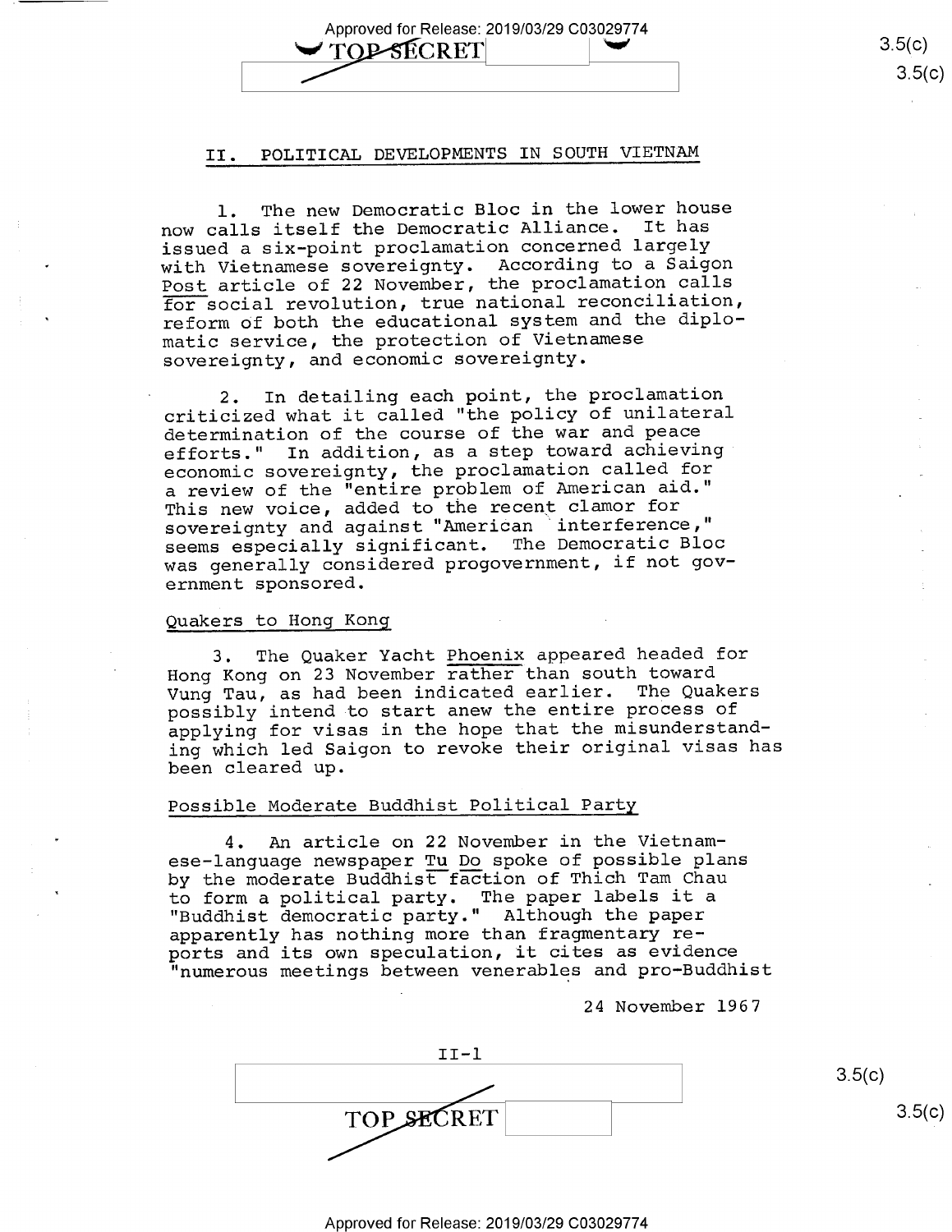Approved for Release: 2019/03/29 C03029774 3.5(c) w  $10$  $\mu$ 

political figures." The new party, Tu Do claims, will be nationalist-oriented and will have the benefit of a wealth of "operating resources." Considerable money——rumored to be some seven million piasters——will also be available to the Tam Chau faction for a daily newspaper the faction intends to publish, according to the article,

5, Tu Do speculates that these developments<br>icnal the beginning of a "general counteroffe may signal the beginning of a "general counteroffensive" by Tam Chau in the moderate-militant dispute. Although the creation of an officially recognized political party would give Tam Chau a definite advantage over his rival, Thich Tri Quang, and would enhance his legal position, the US Embassy is doubtful of Chau's prospects for success. The embassy points out that Chau does not have a reputation as an effective organizer and, more importantly, most politically active Buddhist laymen have remained loyal to Tri Quang's faction.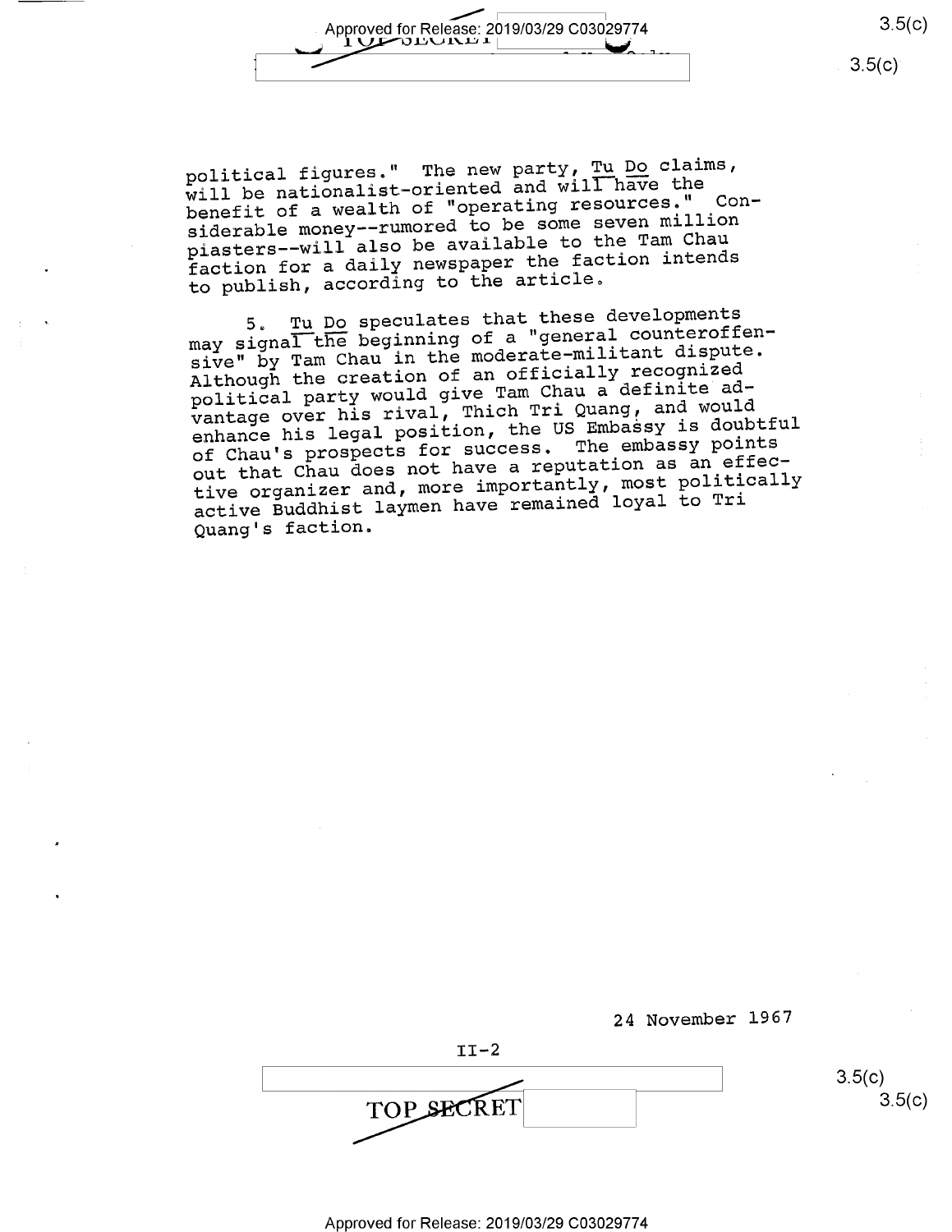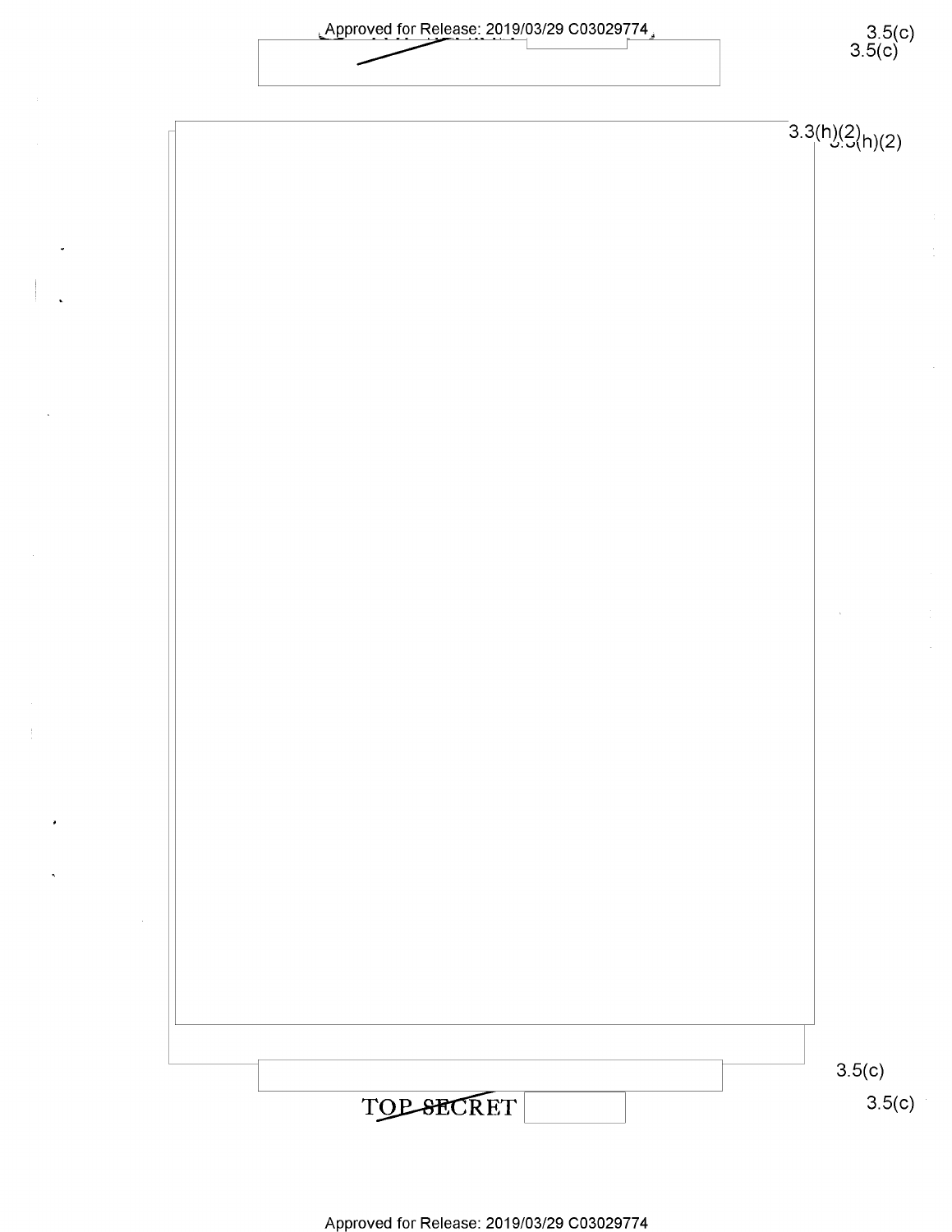Approved for Release: 2019/03/29 C03029774 3.5(c)<br>  $3.5(c)$ 

## IV. OTHER COMMUNIST'MILITARY DEVELOPMENTS

port l. There is nothing of significance to re-



 $IV-1$  $\frac{2 \times 1}{\sqrt{2}}$  3.5(c)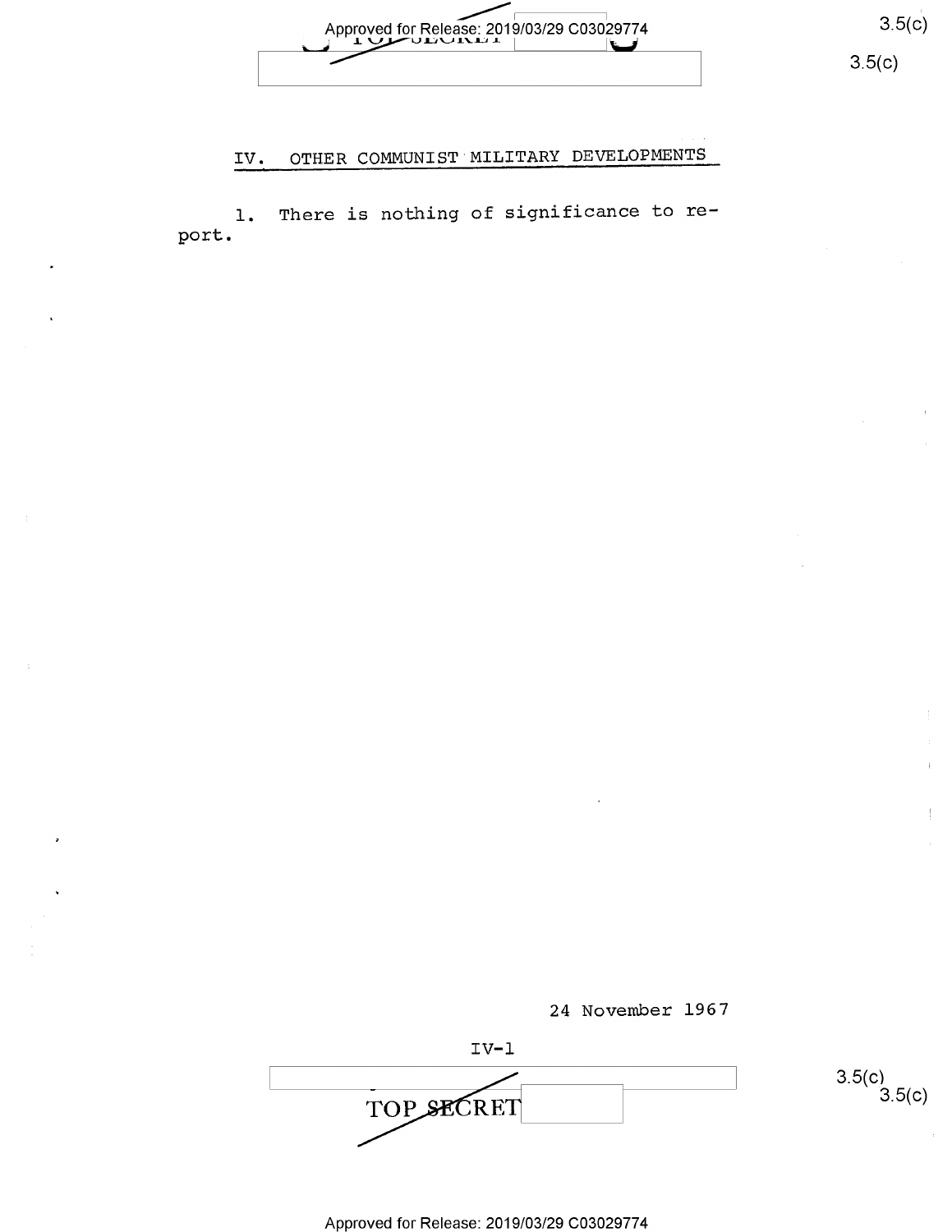Approved for Release: 2019/03/29 C03029774 3.5(C)

# $3.5(c)$  $3.5(c)$

3.3(h)(2)



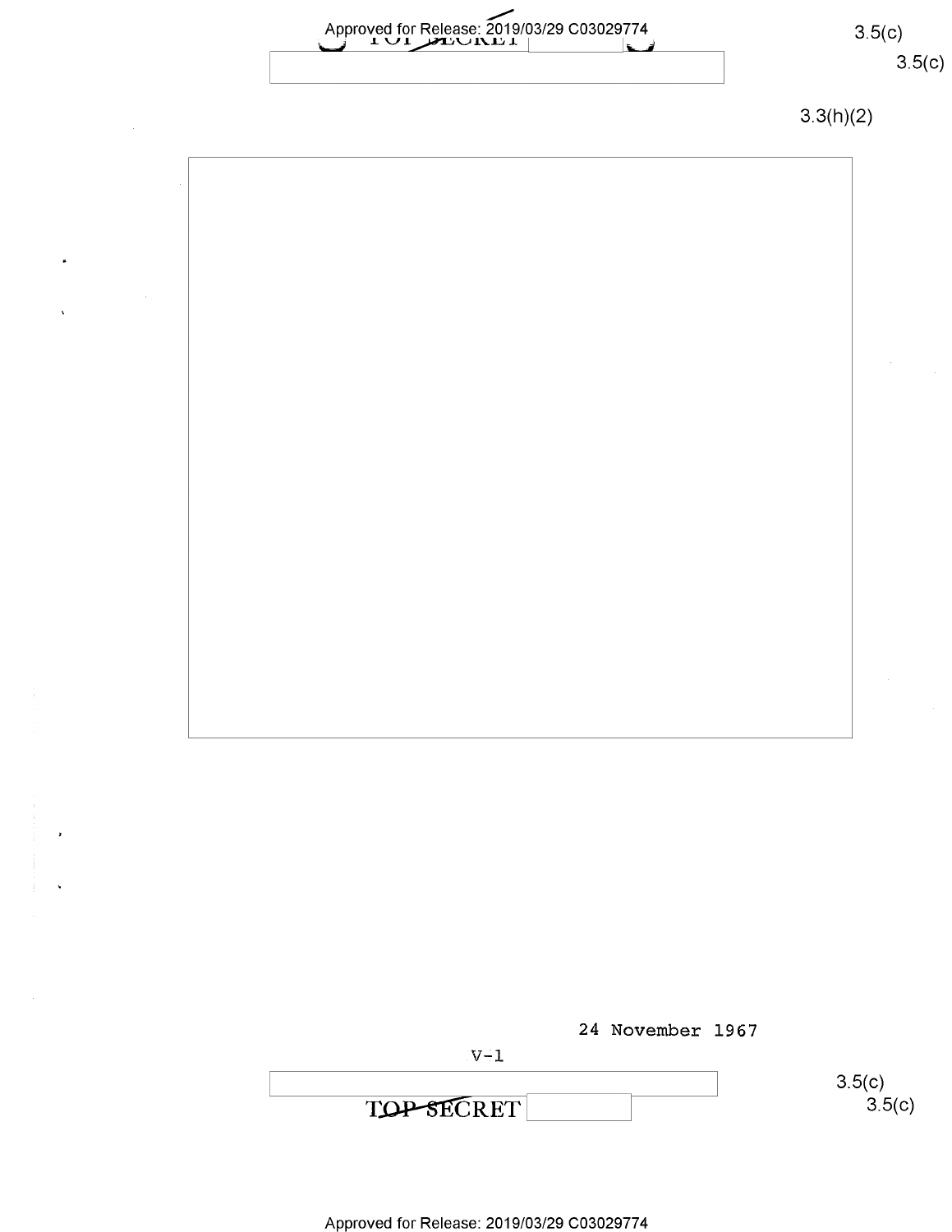$\sim$ Approved for Release: 2019/03/29 C03029/74  $\Box$ 

 $3.5(c)$ 

#### VI. OTHER MAJOR ASPECTS

l. The Paul Doumer Bridge on the main rail-<br>highway route from China to Hanoi appears open to<br>truck traffic again after being closed by bombing<br>on 25 October.

2. What 3.3(h)(2)<br>appeared to be prefabricated concrete spans resting<br>on new piers across the two-span gap created last<br>month. The gap was entirely overland. The con-<br>crete spans apparently are intended to support rail<br>as

3. The use of concrete spans for the latest<br>bomb damage repair work suggests that the North Viet-<br>namese may use this method for repairing future dam-<br>age, and thus make quicker restoration of traffic<br>over this key bridge

24 November 1967

 $VI - 1$ VI-1 "

 $3.5(c)$  $3.5(c)$